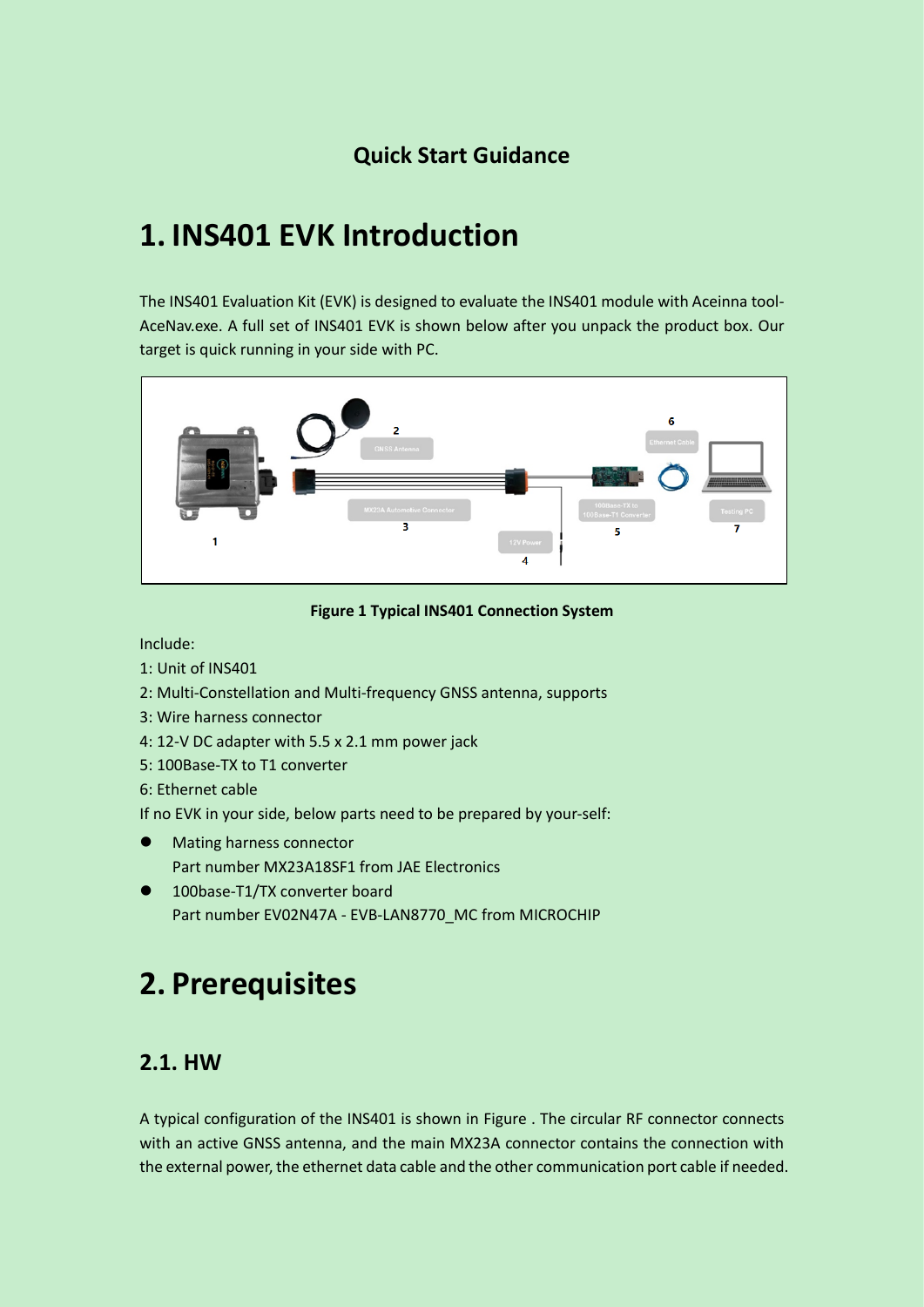The primary data port is the automotive grade ethernet port to connect to a vehicle ECU directly or to a testing computer via a converter.

[Figure](#page-0-0) shows a test setup only with a testing PC, which requires a key unit and the 100Base-TX (with RJ-45 connector) to 100Base-T1 converter (3-ETH\_TRX\_N-, 4-ETH\_TRX\_P+), to connect an automotive-grade ethernet device with an industrial ethernet device typically seen on a computer.

Pls note: **FW version of INS401 is equal or larger than 28.02**, pls refer to [the information](#page-3-0) [\(FW/Bootloader version\)](#page-3-0) about INS401

#### **2.2. SW**

OS: take Windown10 as example.

"AceNav" is open sourced o[n Aceinna/acenav-\(github.com\)](https://github.com/Aceinna/acenav-cli) and executables download link: <https://github.com/Aceinna/acenav-cli/releases>

Npcap download link (need to be installed):

<https://navview.blob.core.windows.net/forum/upload/npcap-1.55.exe-kv7fw14u.zip> User manual for your reference:

[https://navview.blob.core.windows.net/forum/upload/INS401\\_User\\_Manual-D04](https://navview.blob.core.windows.net/forum/upload/INS401_User_Manual-D04-kxu56apo.pdf) [kxu56apo.pdf](https://navview.blob.core.windows.net/forum/upload/INS401_User_Manual-D04-kxu56apo.pdf)

### <span id="page-1-0"></span>**2.3. Configurations used**

| <u>o didiri bararrotoro ao boro ni no nooa to apaato it n'omi nor omnpro ranotron tooting</u> |                |             |                                      |                           |  |
|-----------------------------------------------------------------------------------------------|----------------|-------------|--------------------------------------|---------------------------|--|
| <b>Parameter ID</b>                                                                           | <b>Name</b>    | <b>Unit</b> | <b>Description</b>                   | <b>Current value used</b> |  |
|                                                                                               | gnssLeverArmBx | m           |                                      | 1.19                      |  |
| 2                                                                                             | gnssLeverArmBy | m           | IMU to GNSS antenna phase center     | $-0.24$                   |  |
| 3                                                                                             | gnssLeverArmBz | m           | lever arm                            | $-0.9$                    |  |
|                                                                                               | userLeverArmBx | m           | The offset between IMU to the user   | 1.19                      |  |
| 8                                                                                             | userLeverArmBy | m           | point of interest (which position is | $-0.24$                   |  |
| 9                                                                                             | userLeverArmBz | m           | output in INS packets of INS401)     | $-0.9$                    |  |
| 10                                                                                            | rotationRbvx   | deg         | Rotation angles to align IMU body    | l 0                       |  |
| 11                                                                                            | rotationRbvy   | deg         | frame to vehicle frame, in order     | $\mathbf{0}$              |  |
| 12                                                                                            | rotationRbvz   | deg         | $Z->Y->X$                            | 0                         |  |

Default parameters as below, no need to update it if only for simple function testing

**\* INS401(see user manual) is origin point under vehicle coordinate system. And** X/Y/Z of INS401 Axis pls refe[r 3.1](#page-2-0) Orientation.

Odometer is not used now, and pls refer to [Configuration of odometer](#page-7-0) when using it.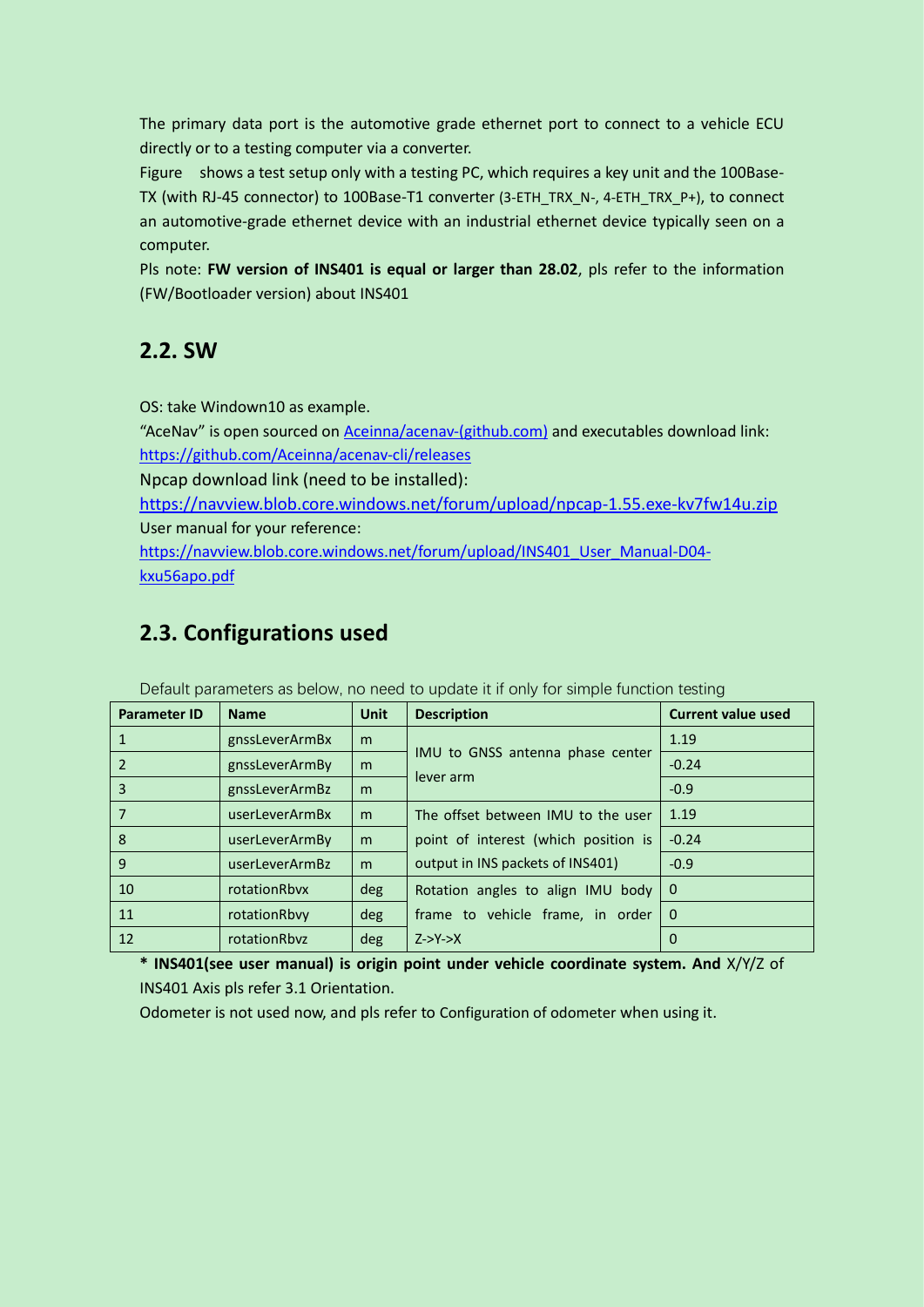# **3. Usage steps**

#### <span id="page-2-0"></span>**3.1. Mounting INS401**

The recommended coordinate system is that X is facing forward, Y is right and Z is down when mounting, let's use the orientation for quick star. Pls refer to [Configuration of orientation](#page-5-0) if new orientation is used.



Firmware (≥28.02) Firmware (<28.02)

**Figure 2 IMU Axis Definition and Navigation Center Location**

#### <span id="page-2-1"></span>**3.2. Running Steps and Data Logging**

- 1. Connect with GNSS antenna in open sky
- 2. Connect the system a[s Figure ,](#page-0-0) and power on the system
- 3. In "AceNav" folder, modify the "ins401.json" JSON file inside the "settings/INS401" subfolder, input the correct NTRIP account information as shown below:

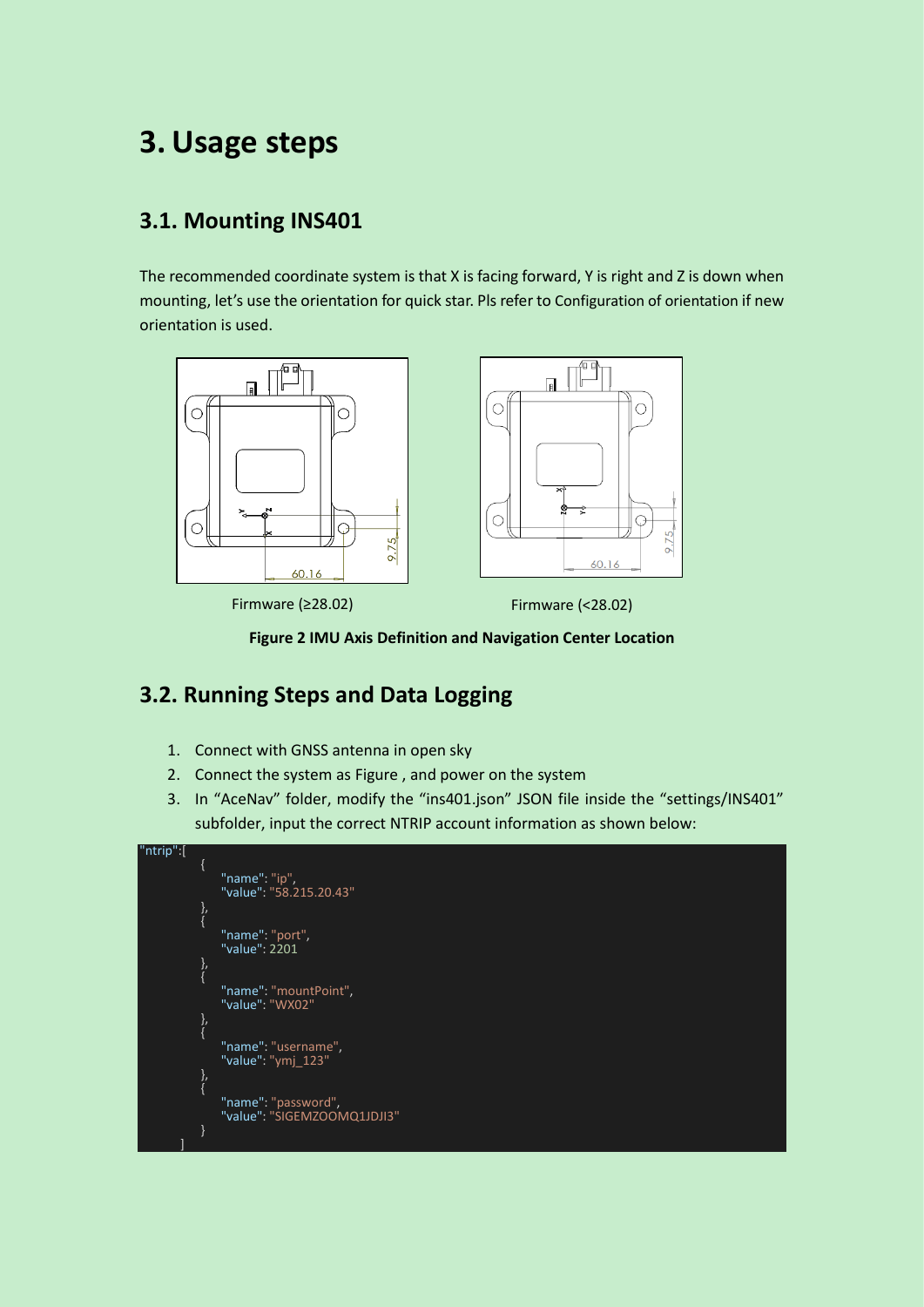4. Update values for ID (1-12) based on [Configurations used](#page-1-0).



5. After "ins401.json" file is updated, to make it effective, run AceNav.exe with "-s" option as below, and succussed when "Success (12)" is displayed on console.

<span id="page-3-0"></span>**.\acenav.exe -i 100base-t1 -s**



6. Power reset INS401 and running AceNav.exe, the information (FW/Bootloader version) about INS401, the PC connection, and the NTRIP connection status will be displayed on the console. The NTRIP status shows "ok" of both [connect] and [request], then the system has connected to a valid NTRIP server for the GNSS RTK operation

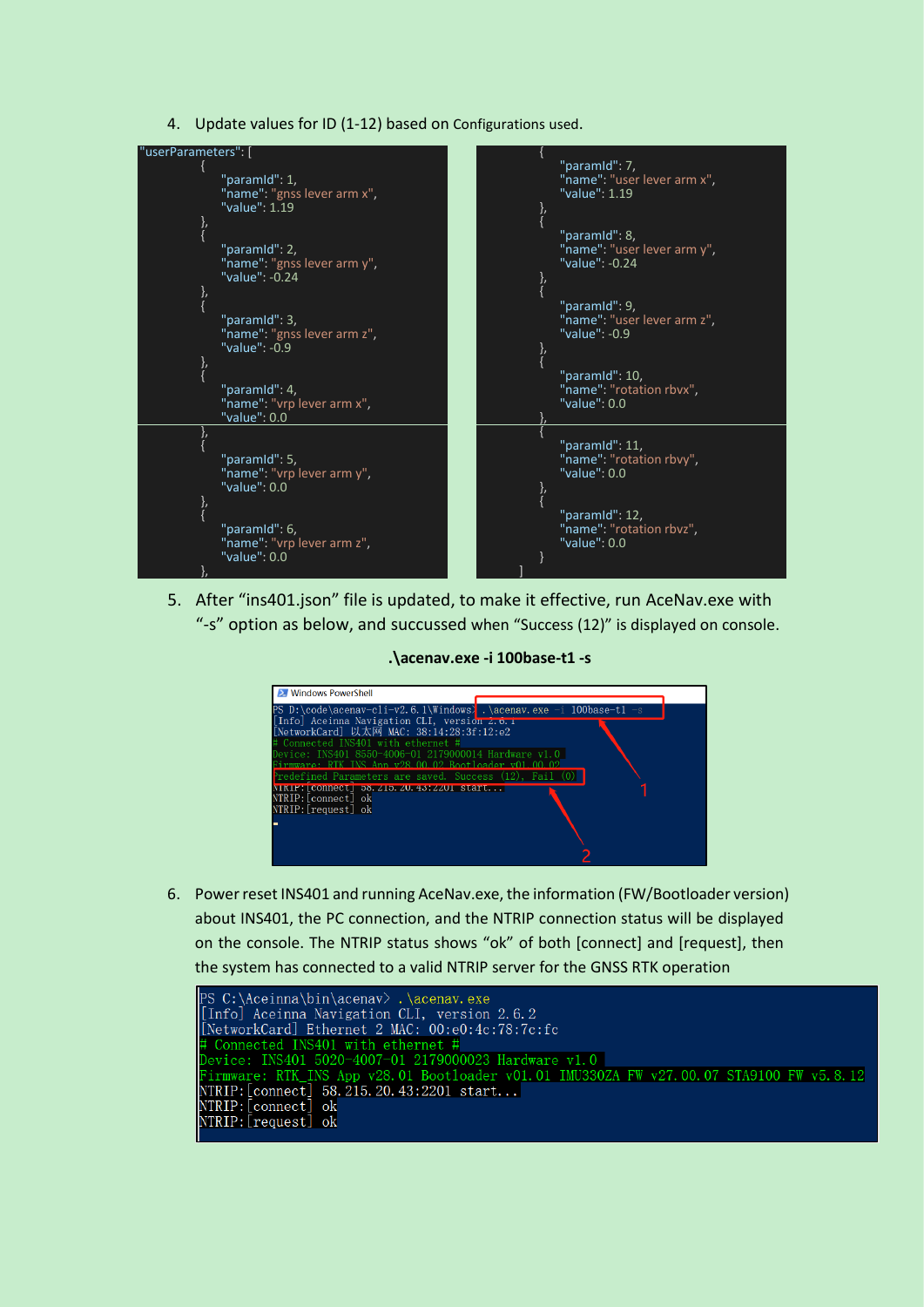- 7. Check the output bin files. Every session the "AceNav" has started, a data log subfolder with the time tag in the folder name is created under "acenav/data". The data log subfolder for each data logging session contains four files:
	- *configuration.json*: INS401 configuration file read from the device flash
	- *rtcm\_base\_<time\_tag>.bin*: GNSS RTK correction data in RTCM format
	- *rtcm\_rover\_<time\_tag>.bin*: INS401 GNSS raw data in RTCM format
	- user <time\_tag>.bin: high precision positioning solution data, including GNSS solution, INS solution, and other related variance/status information

| (C:) > Aceinna > bin > acenav > data > ins401_log_20210726_175001 |                   | $\checkmark$     |
|-------------------------------------------------------------------|-------------------|------------------|
| ́<br>Name                                                         | Date modified     | <b>Type</b>      |
| configuration.json                                                | 8/19/2021 7:34 PM | <b>JSON File</b> |
| rtcm_base_2021_07_26_17_50_01.bin                                 | 7/26/2021 5:59 PM | <b>BIN File</b>  |
| rtcm_rover_2021_07_26_17_50_01.bin                                | 7/26/2021 5:50 PM | <b>BIN File</b>  |
| user 2021 07 26 17 50 01.bin                                      | 7/26/2021 6:00 PM | <b>BIN File</b>  |

8. Run the data parsing command to get engineering data from the "user bin" file

PS C:\Aceinna\bin\acenav> .\acenav.exe parse -t ins401 -p .\data\ins401\_log\_20210726\_175001\ [Info] Aceinna Navigation CLI, version 2.6.0  $Process: 6.3%$ 

- 9. Check the decoded files for results representation and analysis
	- user <time\_tag>\_dm.csv: INS401 system diagnostic messages
	- *user\_<time\_tag>\_gnss.csv*: GNSS solution at 1 Hz
	- user <time\_tag>\_imu.csv: raw IMU data at 100 Hz
	- user <time\_tag>\_ins.csv: INS solution at 100 Hz
	- user <time\_tag>\_gnss.kml: GNSS solution trajectory in kml format for Google Earth presentation
	- user <time\_tag>\_ins.kml: INS solution trajectory in kml format for Google Earth presentation
	- *user\_<time\_tag>\_nmea.txt*: GNSS solution in NMEA 0183 ASCII strings
	- *user\_<time\_tag>\_odo.txt*: vehicle odometer speed data received by INS401

| (C:) > Aceinna > bin > acenav > data > user 2021 07 26 17 50 01 p<br>$\checkmark$ |                   |                 |  |  |
|-----------------------------------------------------------------------------------|-------------------|-----------------|--|--|
| $\wedge$<br>Name                                                                  | Date modified     | <b>Type</b>     |  |  |
| user_2021_07_26_17_50_01_dm.csv                                                   | 7/26/2021 6:09 PM | <b>CSV File</b> |  |  |
| user_2021_07_26_17_50_01_gnss.csv                                                 | 7/26/2021 6:09 PM | <b>CSV File</b> |  |  |
| user_2021_07_26_17_50_01_imu.csv                                                  | 7/26/2021 6:09 PM | <b>CSV File</b> |  |  |
| user_2021_07_26_17_50_01_ins.csv                                                  | 7/26/2021 6:09 PM | <b>CSV File</b> |  |  |
| user_2021_07_26_17_50_01-gnss.kml                                                 | 7/26/2021 6:06 PM | KMI File        |  |  |
| user_2021_07_26_17_50_01-ins.kml                                                  | 7/26/2021 6:09 PM | KMI File        |  |  |
| user_2021_07_26_17_50_01-nmea.txt<br>E                                            | 7/26/2021 6:09 PM | <b>TXT File</b> |  |  |
| user 2021 07 26 17 50 01-odo.txt                                                  | 7/26/2021 6:06 PM | TXT File        |  |  |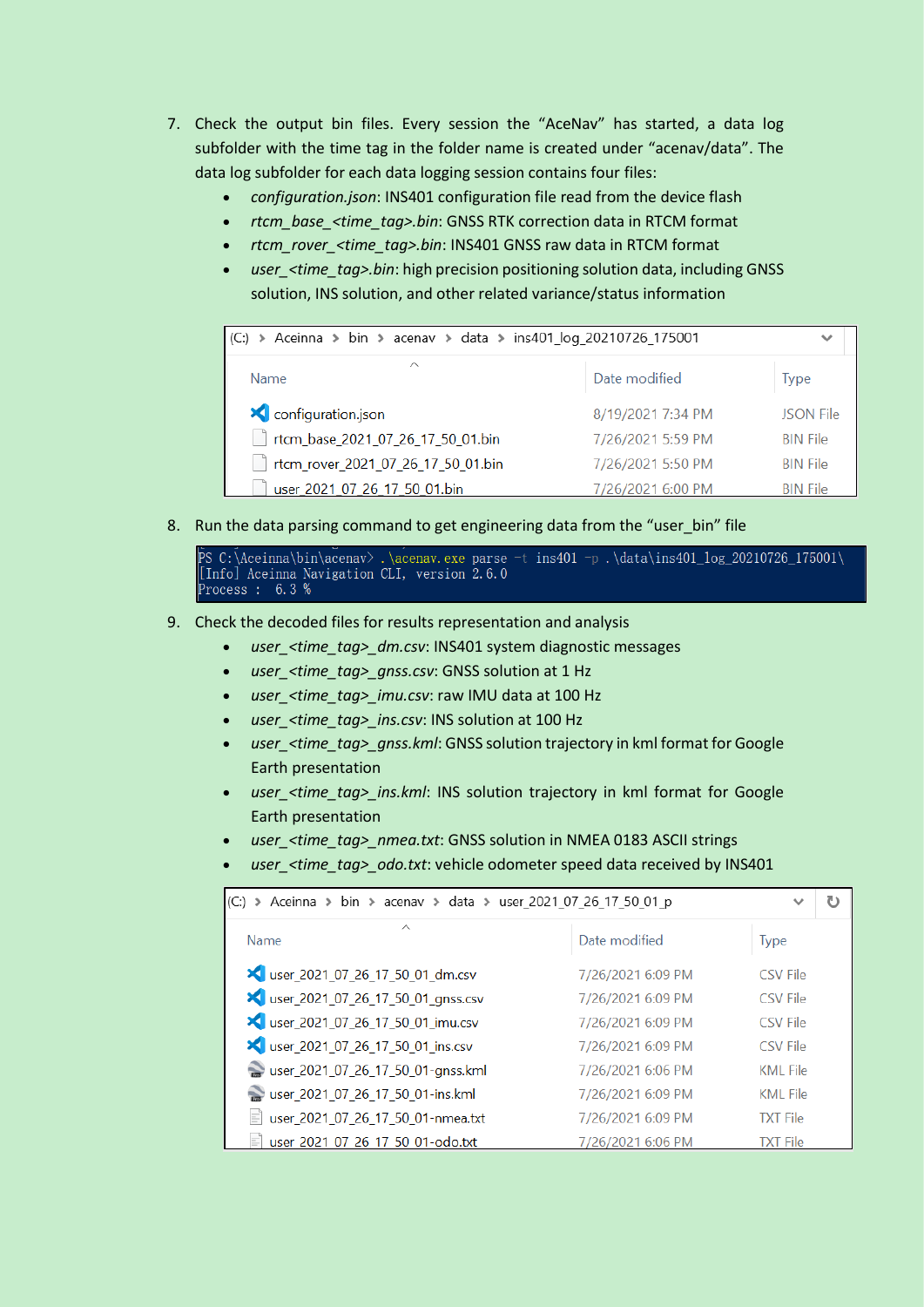## **4. Backup**

#### **4.1. Update configurations**

<span id="page-5-1"></span>Go to the "AceNav" folder, modify the "ins401.json" JSON file inside the "settings/INS401" subfolder, input the target values.

| Sequence       | <b>Type</b> | Name            | Unit | Description                                 |
|----------------|-------------|-----------------|------|---------------------------------------------|
| ID             |             |                 |      |                                             |
| $\mathbf{1}$   | float       | gnssLeverArmBx  | m    |                                             |
| $\mathfrak{p}$ | float       | gnssLeverArmBy  | m    | IMU to GNSS antenna phase center lever arm  |
| 3              | float       | gnssLeverArmBz  | m    |                                             |
| $\overline{4}$ | float       | vrpLeverArmBx   | m    |                                             |
| 5              | float       | vrpLeverArmBy   | m    | IMU to vehicle reference point lever arm    |
| 6              | float       | vrpLeverArmBz   | m    |                                             |
| 7              | float       | userLeverArmBx  | m    |                                             |
| 8              | float       | userLeverArmBy  | m    | The offset between IMU to the user point of |
| 9              | float       | userLeverArmBz  | m    | interest                                    |
| 10             | float       | rotationRbyx    | deg  |                                             |
| 11             | float       | rotationRbvy    | deg  | Rotation angles to align IMU body frame to  |
| 12             | float       | rotationRbyz    | deg  | vehicle frame, in order Z->Y->X             |
| 13             | uint32 t    | Odometer enable |      | Default: odometer enable                    |

\***We assume that INS401(see user manual) is origin point under vehicle coordinate system, when measuring distances.**

## <span id="page-5-0"></span>**4.1.1. Configuration of orientation**

**No need to update orientation, if we mounting INS401 same as recommended direction.** 

Pls update below rotation parameters to re-align with forward/right/down, if your mounting is different.

| Sequence ID | Tvpe  | <b>Name</b>  | Unit | Description                                        |
|-------------|-------|--------------|------|----------------------------------------------------|
| 10          | float | rotationRbvx | deg  |                                                    |
| 11          | float | rotationRbvy | deg  | Rotation angles to align IMU body frame to vehicle |
| 12          | float | rotationRbyz | deg  | frame, in order Z->Y->X when rotated               |

X/Y/Z of INS401 Axis pls refer [3.1](#page-2-0) Orientation.

Below table for your reference:

| <b>INS401 Axis</b> | Χ       |       |       | <b>Rotation X/Y/Z</b> |
|--------------------|---------|-------|-------|-----------------------|
| 1- Recommended     | Forward | Right | Down  | 0, 0, 0               |
| ∍                  | Forward | Left  | Up    | 180, 0, 0             |
| 3                  | Forward | Down  | Left  | $-90.0, 0, 0$         |
| 4                  | Forward | Up    | Right | 90.0, 0, 0            |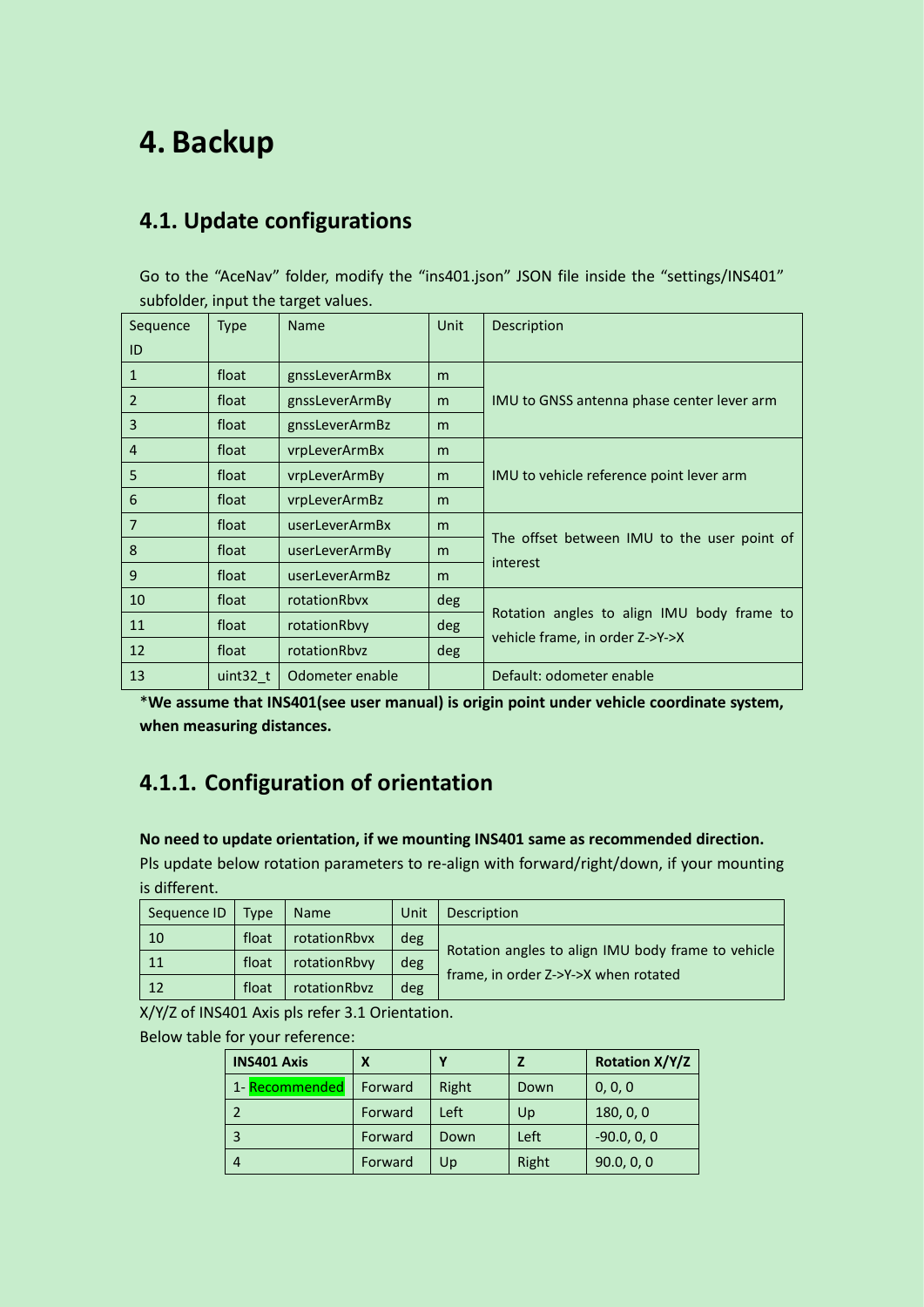| 5              | <b>Backward</b> | Left            | Down            | 0, 0, 180.0       |
|----------------|-----------------|-----------------|-----------------|-------------------|
| 6              | <b>Backward</b> | Right           | Up              | 0, 180.0, 0       |
| $\overline{7}$ | <b>Backward</b> | Up              | Left            | -90.0, 0, 180.0   |
| 8              | <b>Backward</b> | Down            | Right           | 90.0, 0, 180      |
| 9              | Right           | <b>Backward</b> | Down            | $0, 0, -90.0$     |
| 10             | Right           | Forward         | Up              | 180, 0, -90.0     |
| 11             | Right           | Up              | <b>Backward</b> | 90.0, 90.0, 0     |
| 12             | Right           | Down            | Forward         | $0, -90.0, -90.0$ |
| 13             | Left            | Forward         | Down            | 0, 0, 90.0        |
| 14             | Left            | <b>Backward</b> | Up              | 180.0, 0, -90.0   |
| 15             | Left            | Up              | Forward         | $0, -90.0, 90.0$  |
| 16             | Left            | Down            | <b>Backward</b> | $-90.0, 90.0, 0$  |
| 17             | Up              | Forward         | Left            | $-90.0, 0, 90$    |
| 18             | Up              | <b>Backward</b> | Right           | 90.0, 0, -90.0    |
| 19             | Up              | Right           | Forward         | $0, -90.0, 0$     |
| 20             | Up              | Left            | <b>Backward</b> | 0, 90.0, 180.0    |
| 21             | Down            | Forward         | Right           | 90.0, 0, 90.0     |
| 22             | Down            | <b>Backward</b> | Left            | $-90.0, 0, -90.0$ |
| 23             | Down            | Left            | Forward         | 0, -90.0, 180.0   |
| 24             | Down            | Right           | <b>Backward</b> | 0, 90.0, 0        |

## **4.1.2. Configuration of antenna lever arm**

After the INS401 is mounted to the vehicle, measure the IMU to the GNSS antenna lever arm (translational offset) from the IMU navigation center to the GNSS antenna phase center. The GNSS antenna is typically installed on top of the vehicle roof. For optimal performance, it is required to have the lever arm accuracy of less than 2 cm.

For instance, a lever arm measurement is shown in figure below. The translation offset is measured as 1 m in each direction of x, y, z. The IMU to the GNSS antenna lever arm is [x, y, z] = [1.0, -1.0, -1.0] m. The "Set User Configuration" command should be used to configure the INS401 with the correct lever arm.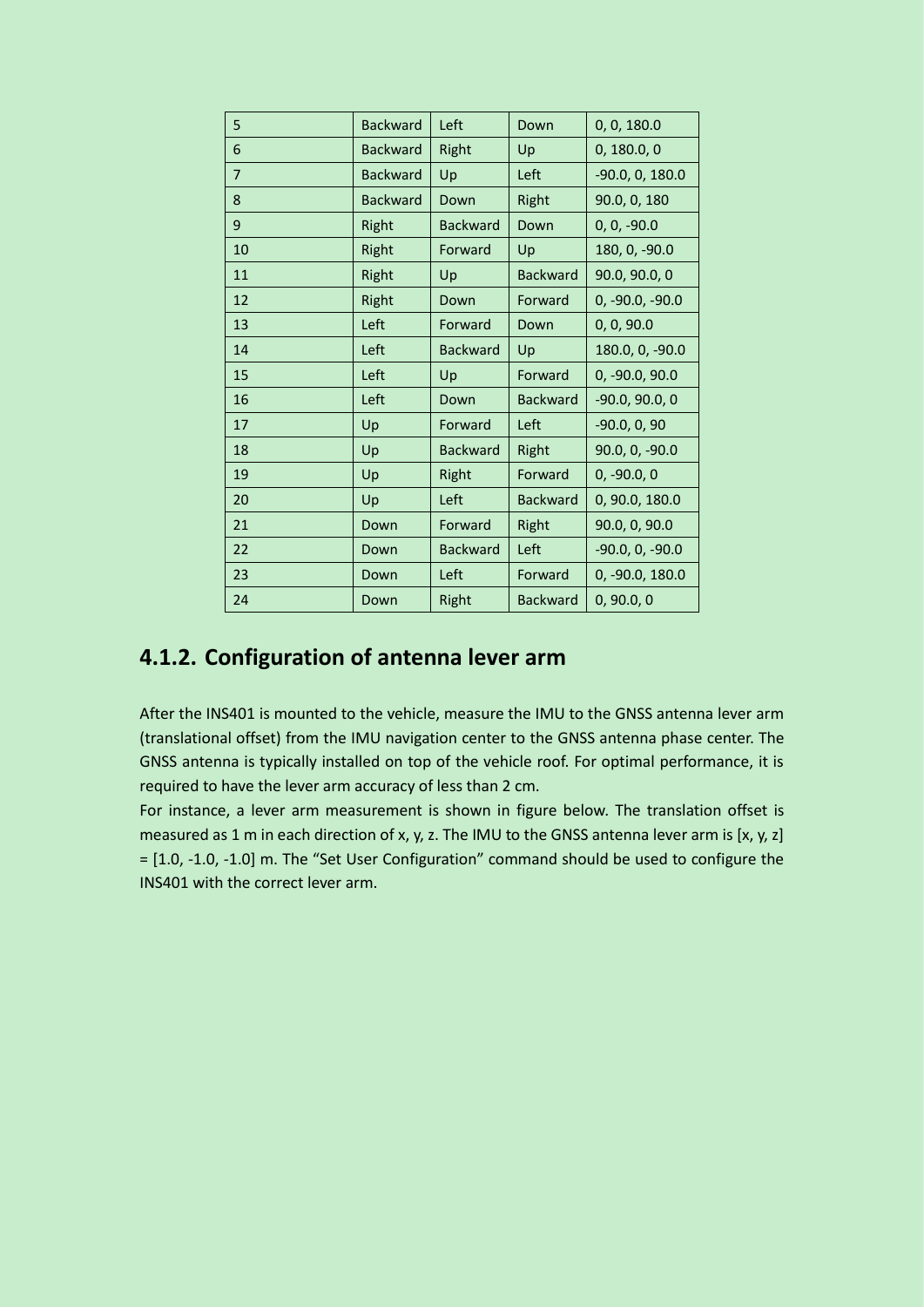

## **4.1.3. Configuration of interesting point lever arm**

The interesting point is the position which will be output in INS packet, so we need to configure the target position corresponding to origin point of INS401. Generally, the interesting point are antenna or odometer reference point.

## <span id="page-7-0"></span>**4.1.4. Configuration of odometer reference point**

- 1. Confirm Odometer enabled Pls refer to "Get User Configuration" command in user manual, and check status of ID-13. It is enabled by default, pls ignore this step if no change before.
- 2. Measure distances from INS401 to odometer reference point
- 3. Update into [ins401.json](#page-5-1) file
- 4. Send speed value to INS401 with 100base-T1 protocol:
	- Example:

| <b>Speed</b> | <b>Packets</b>                                                          |
|--------------|-------------------------------------------------------------------------|
| values       |                                                                         |
| 39.5km/h     | 01 02 03 04 05 06 06 05 04 03 02 01 00 0e 55 55 01 0b 04 00 00 00 00 00 |
|              |                                                                         |
|              | 00 00 00 00 00 00 00 00 00 00 00 00                                     |
| $-11.5km/h$  | 01 02 03 04 05 06 06 05 04 03 02 01 00 0e 55 55 01 0b 04 00 00 00 00 00 |
|              |                                                                         |
|              | 00 00 00 00 00 00 00 00 00 00 00 00                                     |

\*DST\_MAC = '**01:02:03:04:05:06**'

SRC\_MAC = '06:05:04:03:02:01'

- 5. Confirm odometer is used in INS401, there 2 ways to verify
	- In step\_9 from [3.2,](#page-2-1) check whether *user\_<time\_tag>\_odo.txt* is existed in decoded files
	- ⚫ Check 0x0a04 msg in 100base-T1 net or not, tools recommended: Wireshark.exe